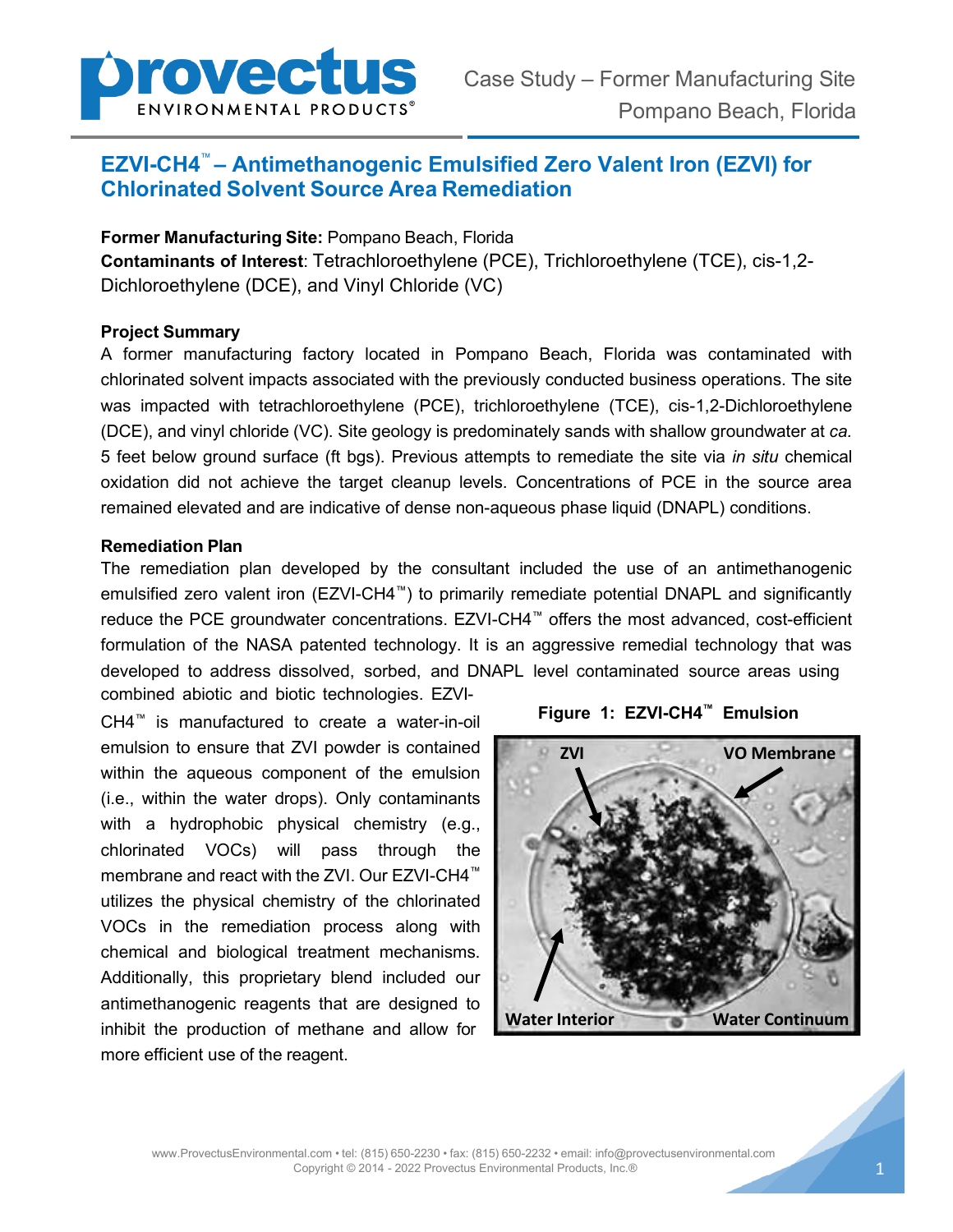

The targeted source area was approximately 1,500 sq ft that included five injection wells. Initial plans included multiple injection events, though due to an unforeseen construction project on the nearby interstate, only one injection event would be completed. The initial injection event included 2,500 gallons of EZVI-CH4™ that was applied to the five injection wells. The EZVI-CH4™ injection was also supplemented with *Dehalococcoides* (DHC) to bioaugment the source zone*.* Injection depths ranged from 5 to 55 ft bgs. EZVI-CH4™ and the DHC were introduced via a specialized injection system to ensure a minimum 10 ft radius of influence and reduce the influence of lithology on the reagent distribution.

## **Treatment Program Results**

Significantly reduced groundwater concentrations within the source area indicate that potential DNAPL was remediated. PCE groundwater concentrations in IW-7 and DW-1 were reduced from 159,000 ug/L and 10,300 ug/L, respectively, to below the Groundwater Cleanup Target Level (GCTL) of 3 ug/L. Reductions of PCE in these two target wells are greater than 99.99%. **Figures 3** and **4** below show a visual representation of the groundwater contaminant data for both wells, with **Tables 1** and **2** further outlining the posttreatment data. Concentrations of TCE and daughter products have also started trending down. Despite only one injection event, the remediation goals of removing potential DNAPL and meeting the GCTL for PCE were achieved within the source area.





Additionally, the geochemistry for the site shows that strong reducing conditions continue to persist, with low dissolved oxygen levels and negative ORPs. Given the geochemical conditions and removal of the source area, continued contaminant reductions would be expected.

| IW-7 CVOC Data $(\mu g/L)$ |                 |         |          |           |           |           |                   |  |  |  |
|----------------------------|-----------------|---------|----------|-----------|-----------|-----------|-------------------|--|--|--|
|                            | <b>Baseline</b> | 1 Month | 5 Months | 13 Months | 34 Months | 39 Months | <b>Reductions</b> |  |  |  |
| <b>PCE</b>                 | 159,000         | 38,100  | 39,300   | 660       | 12.5      | 1.9       | 99.99%            |  |  |  |
| <b>TCE</b>                 | 991             | 7,130   | 11,700   | 2,670     | 3.3       | 697       | 29.7%             |  |  |  |
| <b>DCE</b>                 | 500             | 2,700   | 23,300   | 34,800    | 680       | 4,740     |                   |  |  |  |
| VC                         | 8.1             | 5.1     | 112      | 4,240     | 2,510     | 3,430     |                   |  |  |  |

#### **Table 1**: **Groundwater Data from IW-7**